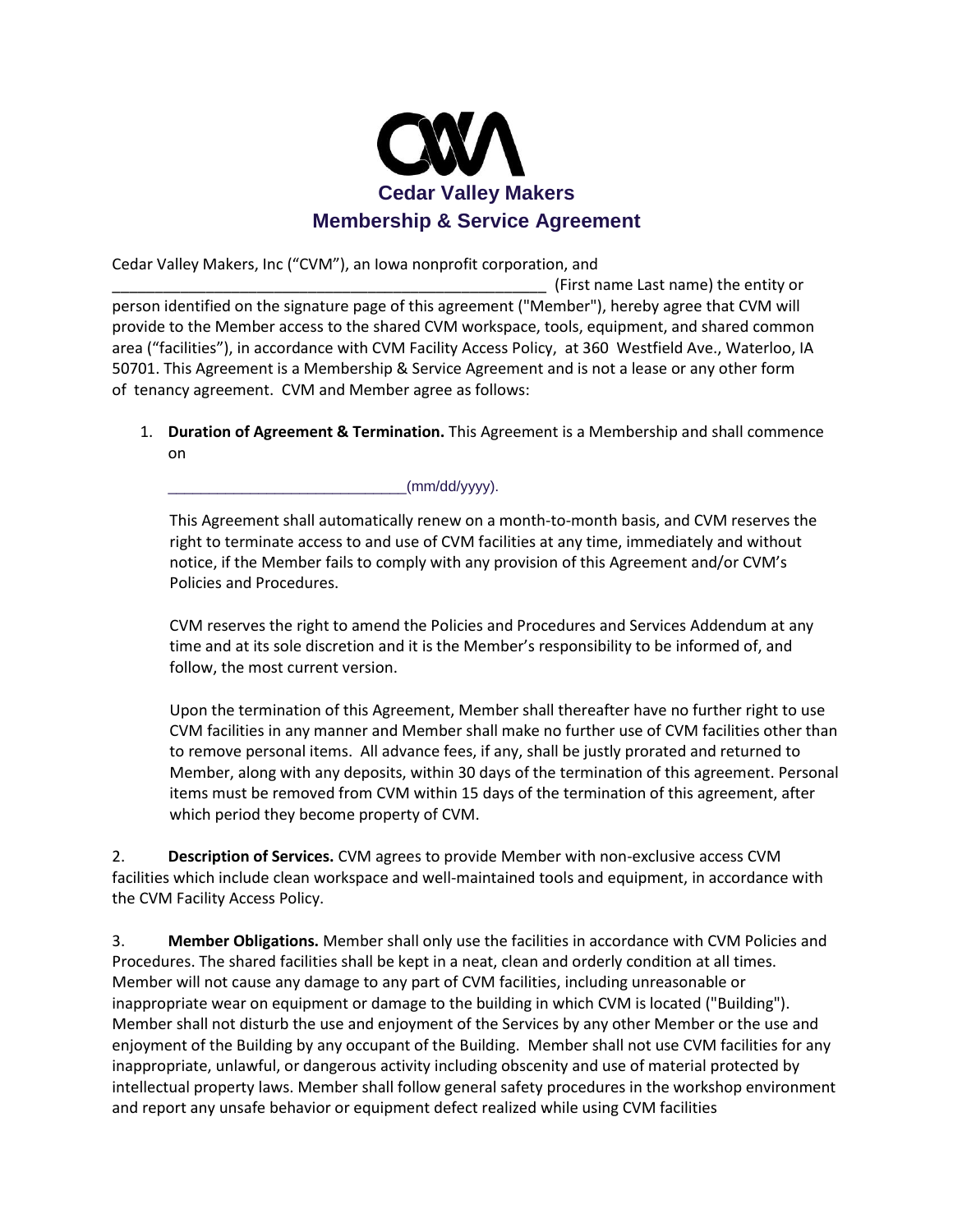4. **Fees.** Member agrees to make payments in the amount, form and manner as detailed in the Services Addendum. Failure to comply with the terms outlined in the Service Addendum will result in the termination of this Agreement and revocation of Member's access to, and use of, CVM facilities. In addition, Member shall pay all reasonable third party fees (attorney's fees and debt collection fees specifically included) and other costs incurred by CVM in connection with any late payments, overdraft charges or past due amounts.

5. **Risk of Use.** Member acknowledges that he/she is using the facilities at his/her own free will and decision. CVM is not responsible for providing training on appropriate equipment use. By using the equipment, the member hereby acknowledges that they are completely satisfied that they are prepared to operate the piece of equipment in accordance with the tool or equipment's operating instructions and general safety guidelines, and will take notice of the tool or equipment's manufacturer's specified warnings. Member acknowledges that CVM does not have any liability with respect to Member's use of CVM facilities, or any loss resulting from such use.

CVM and its respective board members, employees, volunteers, instructors, contractors and officers ("agents") shall not be liable for, and the Member waives all right of recovery against CVM and such individuals for any damage or claim with respect to any injury to person or damage to, or loss or destruction of, any property of Member, its contractors, employees and invitees due to any act, omission, or occurrence in or about CVM or the Building. Except for the gross or willful misconduct by CVM, Member agrees to indemnify, defend, protect and hold the CVM and its agents harmless from and against all claims of whatever nature arising out of Member's use of CVM facilities. Members are strongly encouraged to carry personal insurance that covers them for injury or loss while using the CVM facilities.

6. **Interruption of Service.** Member acknowledges that due to the imperfect nature of electronic communications, electronics, utilities, and facility access, CVM shall not be responsible for damages, direct or consequential, which may result in the failure of CVM to furnish any of the Services. CVM will, however, act in good faith and in a commercially reasonable manner to remedy any flaws in the facilities, or delays in providing the Member access to the facilities.

7. **Relationship of the Parties.** Member is not an employee or contractor of CVM. CVM has no right to the work produced by Members or guests working at CVM. Members shall maintain all copyrights, patents and any other proprietary rights related to the Member's works that are created using the facilities.

8. **Partial Invalidity.** If any one or more of the provisions of this Agreement shall be invalid or unenforceable, the remainder of this Agreement shall not be affected, and each remaining provision shall be valid and enforceable to the fullest extent permitted by law.

9. **Waiver.** No delay or omission on the part of CVM in exercising any right under this Agreement shall operate as a waiver of such right or of any other right of CVM, nor shall any waiver of such right or rights on any one occasion be deemed a bar to, or waiver of, the same right or rights on any future occasion. The acceptance by CVM of any payment, or of a sum less than is due, shall not be construed as a waiver of any of CVM's rights unless such waiver is in writing.